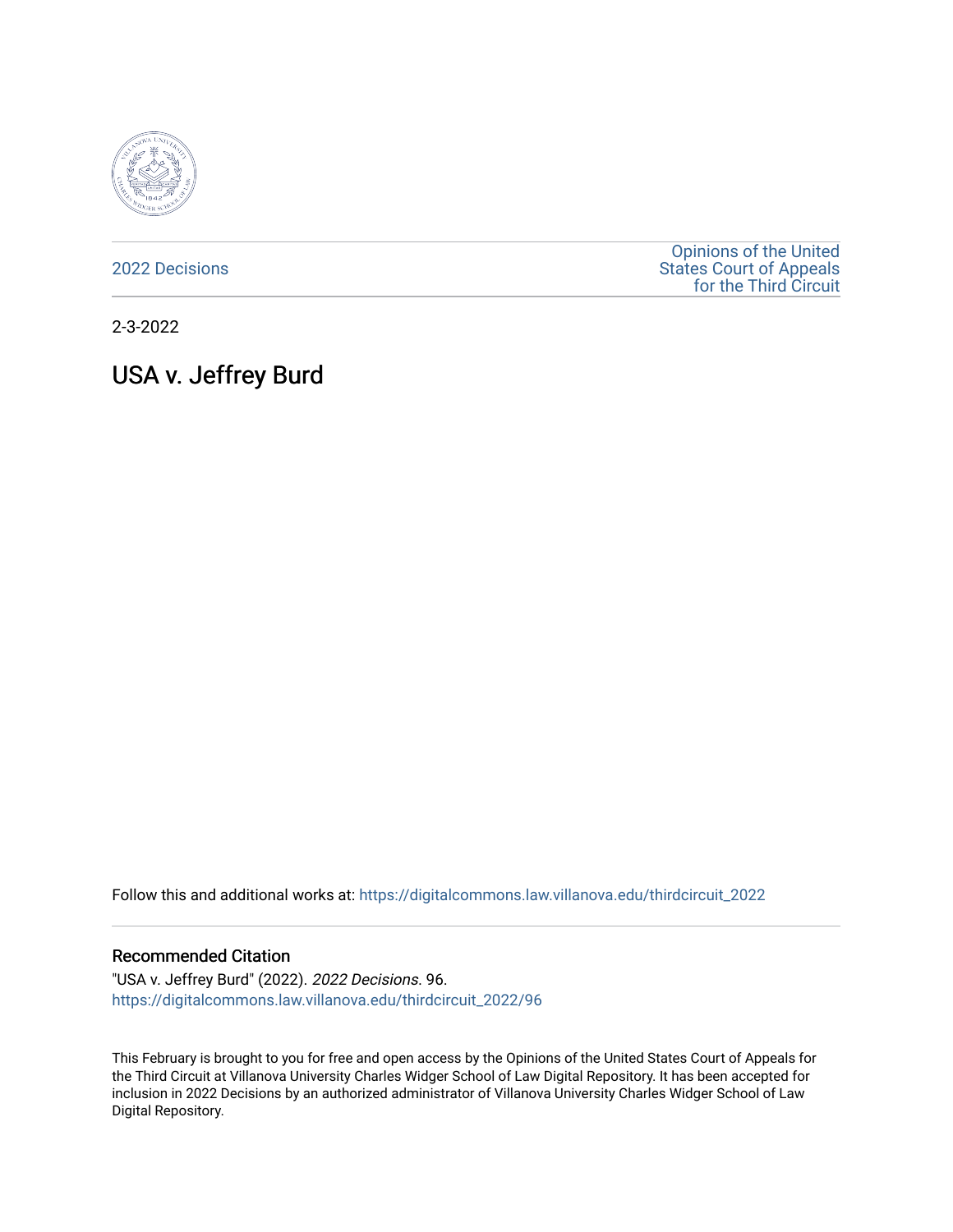# NOT PRECEDENTIAL

# UNITED STATES COURT OF APPEALS FOR THE THIRD CIRCUIT

 $\mathcal{L}_\text{max}$  , where  $\mathcal{L}_\text{max}$  and  $\mathcal{L}_\text{max}$ 

No. 21-2186

## UNITED STATES OF AMERICA

v.

JEFFREY BURD, Appellant

 $\mathcal{L}_\text{max}$  , where  $\mathcal{L}_\text{max}$  and  $\mathcal{L}_\text{max}$ 

On Appeal from the United States District Court for the District of New Jersey District Court No. 2-21-cr-00086-001 District Judge: Honorable Susan D. Wigenton

Submitted Under Third Circuit L.A.R. 34.1 (a) January 21, 2022

 $\mathcal{L}_\text{max}$  , where  $\mathcal{L}_\text{max}$  and  $\mathcal{L}_\text{max}$ 

Before: JORDAN, RESTREPO, and SMITH, *Circuit Judges*

(Filed: February 3, 2022)  $\mathcal{L}_\text{max}$  , where  $\mathcal{L}_\text{max}$  and  $\mathcal{L}_\text{max}$ 

OPINION\*  $\mathcal{L}_\text{max}$  , where  $\mathcal{L}_\text{max}$  and  $\mathcal{L}_\text{max}$ 

<sup>\*</sup> This disposition is not an opinion of the full Court and pursuant to I.O.P. 5.7 does not constitute binding precedent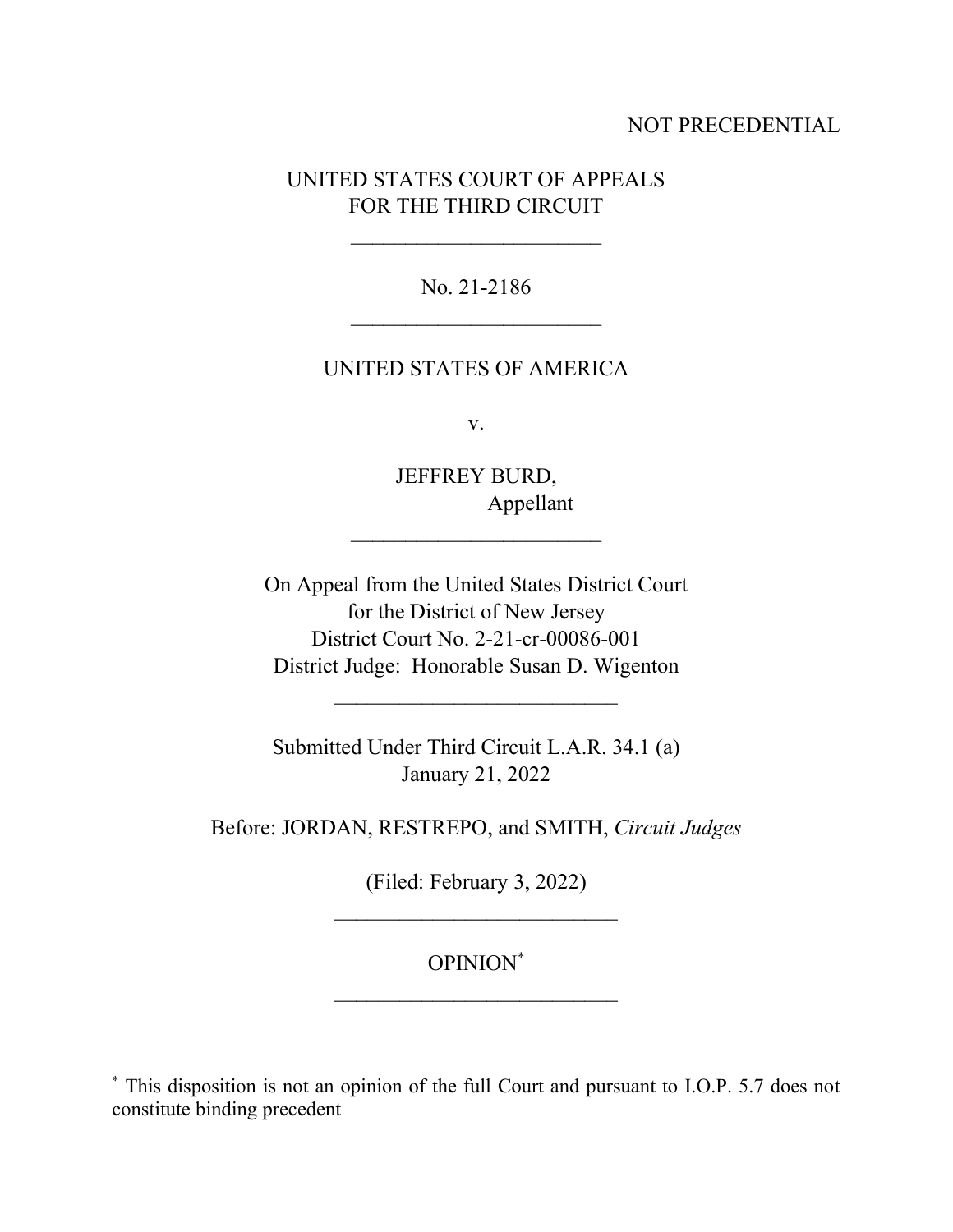### SMITH, *Circuit Judge*.

Jeffrey Burd, pursuant to a written plea agreement, pleaded guilty to a onecount information that charged him with wire fraud in violation of 18 U.S.C. § 1343. The plea agreement made clear that the sentence to be imposed was "within the sole discretion of the sentencing judge." A2. The plea agreement further memorialized that the parties agreed to certain stipulations at sentencing, which did not bind the sentencing judge. A4. One of the stipulations the parties agreed to recommend was that a "sentence of 3 years' probation with the condition of home confinement for 2 years (the Stipulated Sentence) [was] reasonable." A8. And the parties further agreed that the home confinement should include electronic monitoring and that the Government would not oppose exceptions to home confinement for Burd to drive: 1) himself, his wife, and his mother to medical appointments; 2) his wife to work; and 3) to obtain groceries for both households. The District Court found that Burd entered the guilty plea knowingly and voluntarily and accepted the guilty plea.

At sentencing, the District Court rejected the "Stipulated Sentence" that would have allowed Burd "to do every single thing essentially that you are doing now." A65. While Burd, who was 61 years old at sentencing, made much of his health problems—hypertension, high cholesterol, asthma, obesity, and orthopedic pain the District Court pointed out that those medical conditions had not precluded him from perpetrating the charged offense of wire fraud. Moreover, the BOP had the